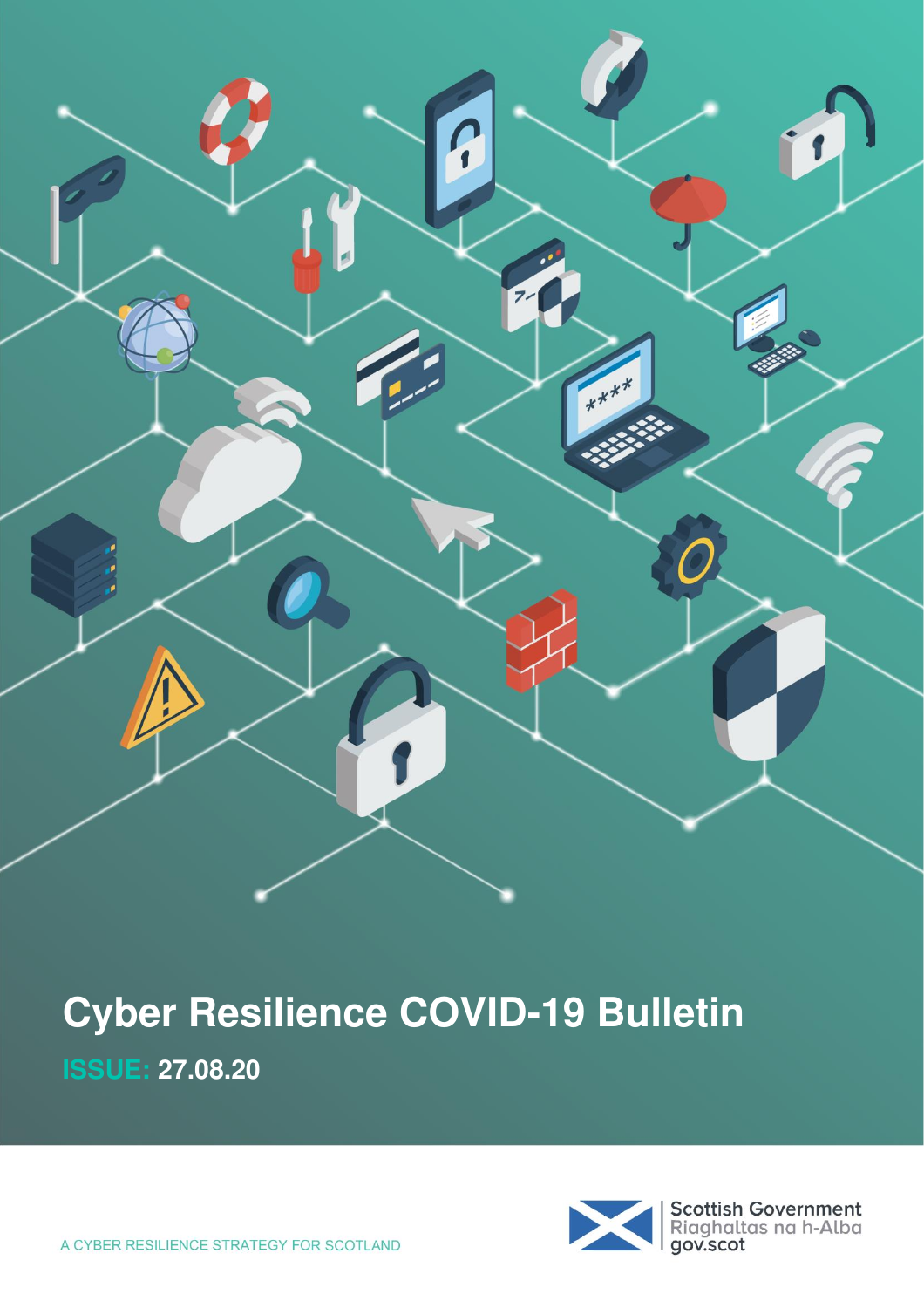**As a result of the significant rise in COVID-19 related scams, the Scottish Government Cyber Resilience Unit will share important information. We aim to update the Bulletin on a regular basis and ask that you consider circulating the information to your networks, adapting it where you see fit. Advice and information is changing daily as we navigate our way through the COVID-19 pandemic, so please ensure you only take information from [trusted sources.](#page-6-0)** 

**This Bulletin is also available [online here.](https://blogs.gov.scot/cyber-resilience/2020/05/06/cyber-resilience-notice-covid-19/?utm_source=Cyber%20Bulletin&utm_medium=document%20link&utm_campaign=Cyber%20Resilience%20Bulletin) If there are any cyber terms you do not understand, you can look them up in the [NCSC Glossary.](https://www.ncsc.gov.uk/information/ncsc-glossary)** 

## **National Cyber Security Centre (NCSC)**

#### **Exercise In A Box**



The NCSC have launched two new micro exercises as part of their [Exercise In A](https://exerciseinabox.service.ncsc.gov.uk/)  [Box](https://exerciseinabox.service.ncsc.gov.uk/) service. This is a free tool that helps organisations test and practise their response to a cyber attack. The micro exercises cover the topics of Phishing and Ransomware take approximately 20 minutes to complete. To use Exercise in a Box you need to [register for an account.](https://exerciseinabox.service.ncsc.gov.uk/) This enables the NCSC to provide you with a tailored report, helping you identify your next steps and pointing you towards the guidance which is most relevant for your organisation.

**The Suspicious Email Reporting Service** was launched by the NCSC to allow members of the public to report suspicious emails. Since the launch of this service, the reports received stand at more than 1.9 million leading to 7,080 sites being removed. Please forward any suspicious emails to: **[report@phishing.gov.uk,](mailto:report@phishing.gov.uk)** [suspicious text messages](https://www.ncsc.gov.uk/guidance/suspicious-email-actions) should be forwarded to **7726.**

The NCSC produces [weekly threat reports](https://www.ncsc.gov.uk/section/keep-up-to-date/threat-reports) drawn from recent open source reporting. View this week's [report here.](https://www.ncsc.gov.uk/report/weekly-threat-report-21st-august-2020) This report noted that more than 10,000 phishing scams are being investigated by Her Majesty's Revenue and Customs (HMRC). In May alone more than 5,000 scams were reported to HMRC by the public, which is three times higher than figures seen in March, when lockdown began. HMRC asked internet service providers to remove 292 scam websites in May to help combat the issue. You can report HMRC phishing emails directly to [phishing@hmrc.gov.uk](mailto:phishing@hmrc.gov.uk) and then delete it.

NCSC have published guidance with top tips to [help you stay secure online,](https://www.ncsc.gov.uk/collection/top-tips-for-staying-secure-online) [how to deal with](https://www.ncsc.gov.uk/guidance/suspicious-email-actions)  [suspicious messages](https://www.ncsc.gov.uk/guidance/suspicious-email-actions) and ensuring your devices [are secure as possible.](https://www.ncsc.gov.uk/guidance/securing-your-devices)

#### **Watch out for HMRC** tax refund scams

- Don't click on the links or attachments in suspicious emails, and never respond to messages that ask for our personal or financial details, including requests to send images that prove your identity.
- HMRC will never text, email or phone you to ask for bank details,PINs or passwords



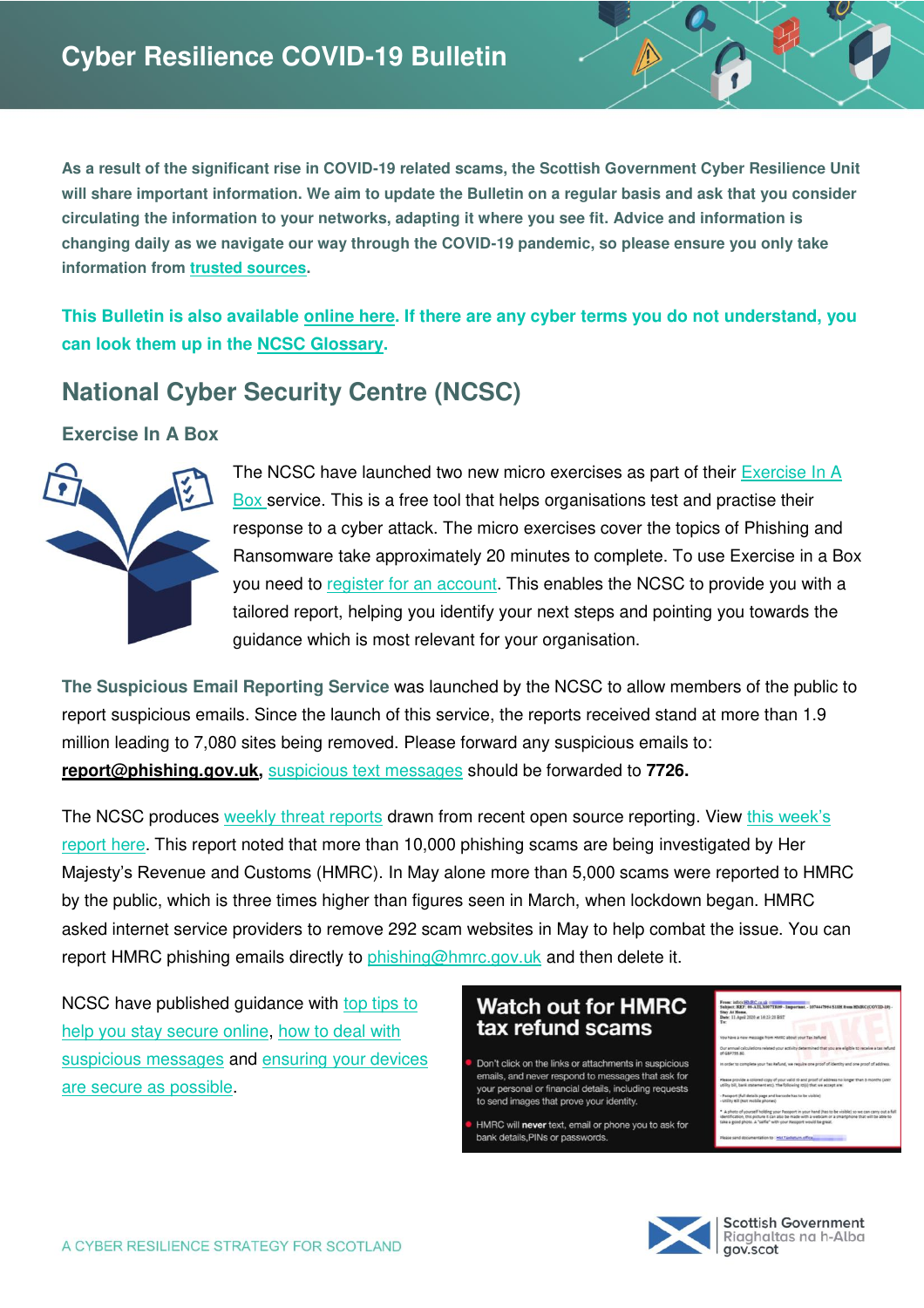# **Trending Topics**

### **Holiday scams**

Police are warning the public to be on their guard amid a rise in "fake online adverts" offering rentals that do not exist. Recent incidents where people have made bookings to rent caravans at an Ayrshire caravan [park](https://www.dailyrecord.co.uk/ayrshire/craig-tara-scam-holiday-warning-22563756) left victims out of pocket when the caravan in question was found not to be owned by the person posing to be the owner. You should book a holiday direct with the site operators or through a reputable agent in order to ensure the holiday is genuine. Be extra cautious when asked to pay using a money transfer service or cash.

#### **Remote access scams**

A remote access scam, also known as a 'computer takeover scam', is when a criminal tells you that you have a problem with your account and that, to "fix the issue", they need to install software on your computer; which, once installed, provides the criminal remote access and control of your computer. At some point, the criminal will try to convince you to log into your Internet banking – perhaps to pay a nominal sum of money for the "fix". Shortly after, the criminal will then take control of your online account and transfer larger amounts of money. In some cases, the screen goes blank so you can't see what's going on.

Look out for unsolicited telephone calls by scammers claiming to be from a telecommunications or technology company claiming to be able to fix your computer or WiFi router. Never share your PIN, banking login details or passwords with anyone, even if they claim to be from your bank. If you think you're a victim of a remote scam, turn off your computer, seek help from a qualified computer technician. Contact your bank immediately and report the incident Police Scotland on 101.

#### **Safe Student**

Young people are generally familiar at using technology, however, this confidence can result in them taking more risks online that could adversely affect their finances or their reputation. Action Fraud [reported](https://www.actionfraud.police.uk/alert/over-16-million-lost-to-online-shopping-fraud-during-lockdown-with-people-aged-18-26-most-at-risk) that nearly a quarter of shopping fraud victims were aged between 18 to 26.

A common tactic used by criminals is to promote "investment" opportunities on social media accounts, promising large returns from a small up-front payments. During June 2020, [164 reports of](https://www.actionfraud.police.uk/alert/164-instagram-users-report-losing-over-350000-to-investment-scams)  [individuals falling victim to fraudulent investment schemes](https://www.actionfraud.police.uk/alert/164-instagram-users-report-losing-over-350000-to-investment-scams) resulted in a financial loss of £358,809. This fraud targets a younger demographic, typically aged between 20 and 30.

All the advice you need to talk to your young student about online safety and digital responsibility. #safestudentonline

> **Scottish Government** Riaghaltas na h-Alba gov.scot

vw.getsafeonline.org/safestudentonline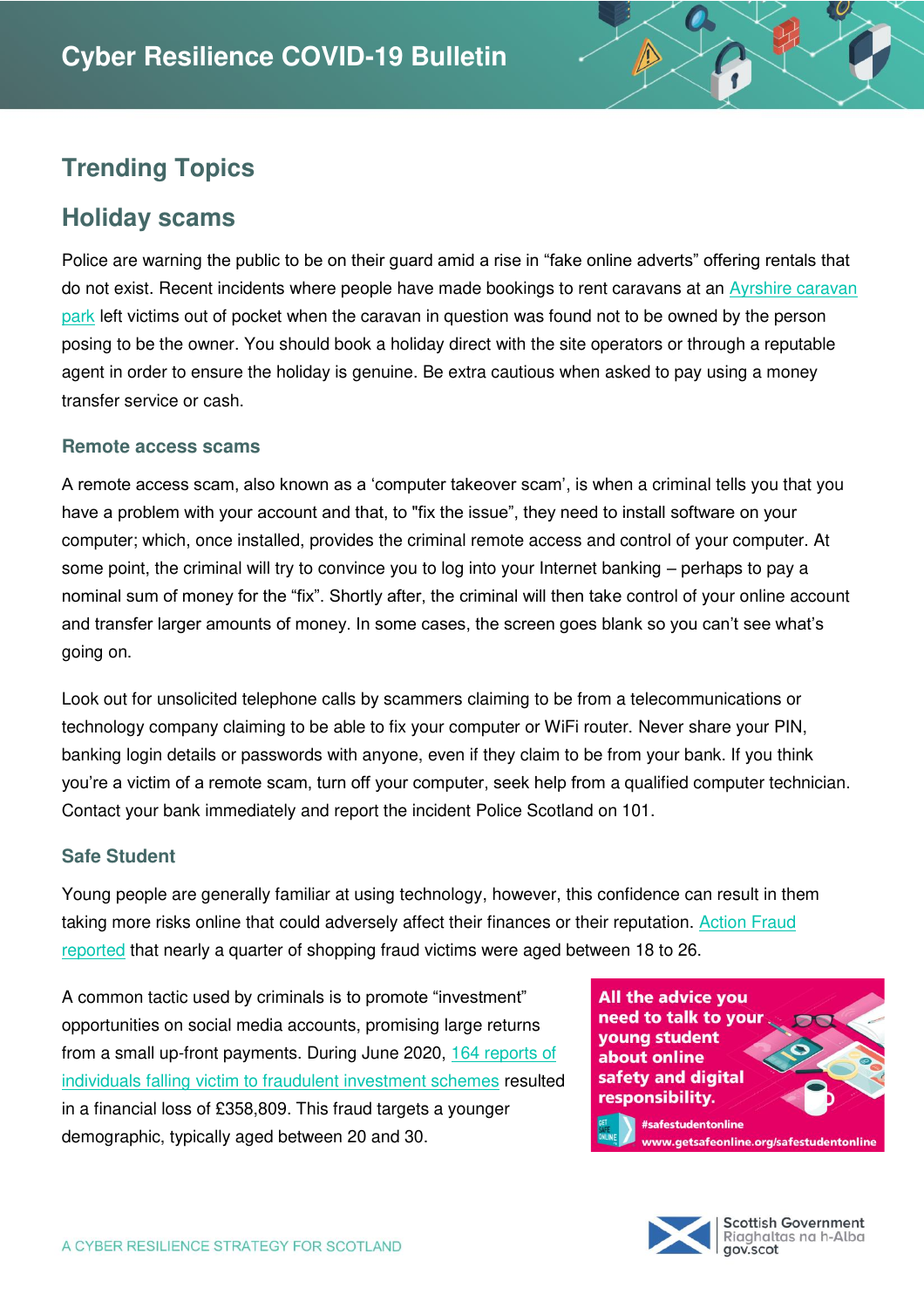Get Safe Online's campaign this month is #SafeStudent and their [experts have put together some tips](https://www.getsafeonline.org/safestudentonline/) to help advise students on a range of cyber security topics, before they go to university or college.

#### **Keeping Children Safe Online**

The internet is a fantastic place for children to learn, create and have fun, but they may occasionally have to deal with a variety of sometimes challenging issues. These might include cyberbullying, the pressure to take part in sexting, encouragement to self-harm, along with various others. But there are positive things you can do to equip yourself and your child to support them in resolving any issue they may face.

As a Parent/Carer, you can find support to enhance your children or young people's safety, security and awareness at a time when they will be spending more time online. Please have a look at the links below which are very informative, easy to follow and will provide the opportunity to start the discussion about online safety.

- **[ThinkUKnow activity packs](https://www.thinkuknow.co.uk/parents/Support-tools/home-activity-worksheets/)  an online safety education programme from National Crime Agency**
- **[NCPCC,](https://www.nspcc.org.uk/keeping-children-safe/online-safety/) [CEOP](https://www.ceop.police.uk/safety-centre/) and [Internet Matters](https://www.internetmatters.org/advice/) have created a number of advice hubs**
- **[Guides to help you set](https://www.internetmatters.org/parental-controls/) up parental controls**
- **Toolkits for [young people](http://www.lse.ac.uk/my-privacy-uk) and [parents](https://www.lse.ac.uk/my-privacy-uk/for-parents) to help talk about data protection and privacy online**

#### **Fake News**

False information onlin[e costs lives.](https://www.bbc.co.uk/news/world-53755067) The World Health Organisation (WHO) previously said that the "infodemic" surrounding COVID-19 spread just as quickly as the virus itself, with conspiracy theories, rumours and cultural stigma all contributing to deaths and injuries.

# (Ca.) World Health **F AND REPORTING MISINFORMATION**

Scottish Government have posted a [video on twitter,](https://twitter.com/scotgov/status/1291441410290249729?s=20) sharing tips for recognising false information, encouraging people to find the latest official information from trusted sources such as the Government, NHS or the World Health Organisation. Learn about inaccurate information on the [WHO myth busters page.](https://www.who.int/emergencies/diseases/novel-coronavirus-2019/advice-for-public/myth-busters)

If you see content online that you believe to be false or misleading, you can report it to the hosting social media platform on which it appears. Guides on how to do this are available on the WHO [website](https://www.who.int/campaigns/connecting-the-world-to-combat-coronavirus/how-to-report-misinformation-online) as well as information on cyber criminals pretending to be [WHO.](https://www.who.int/about/communications/cyber-security)

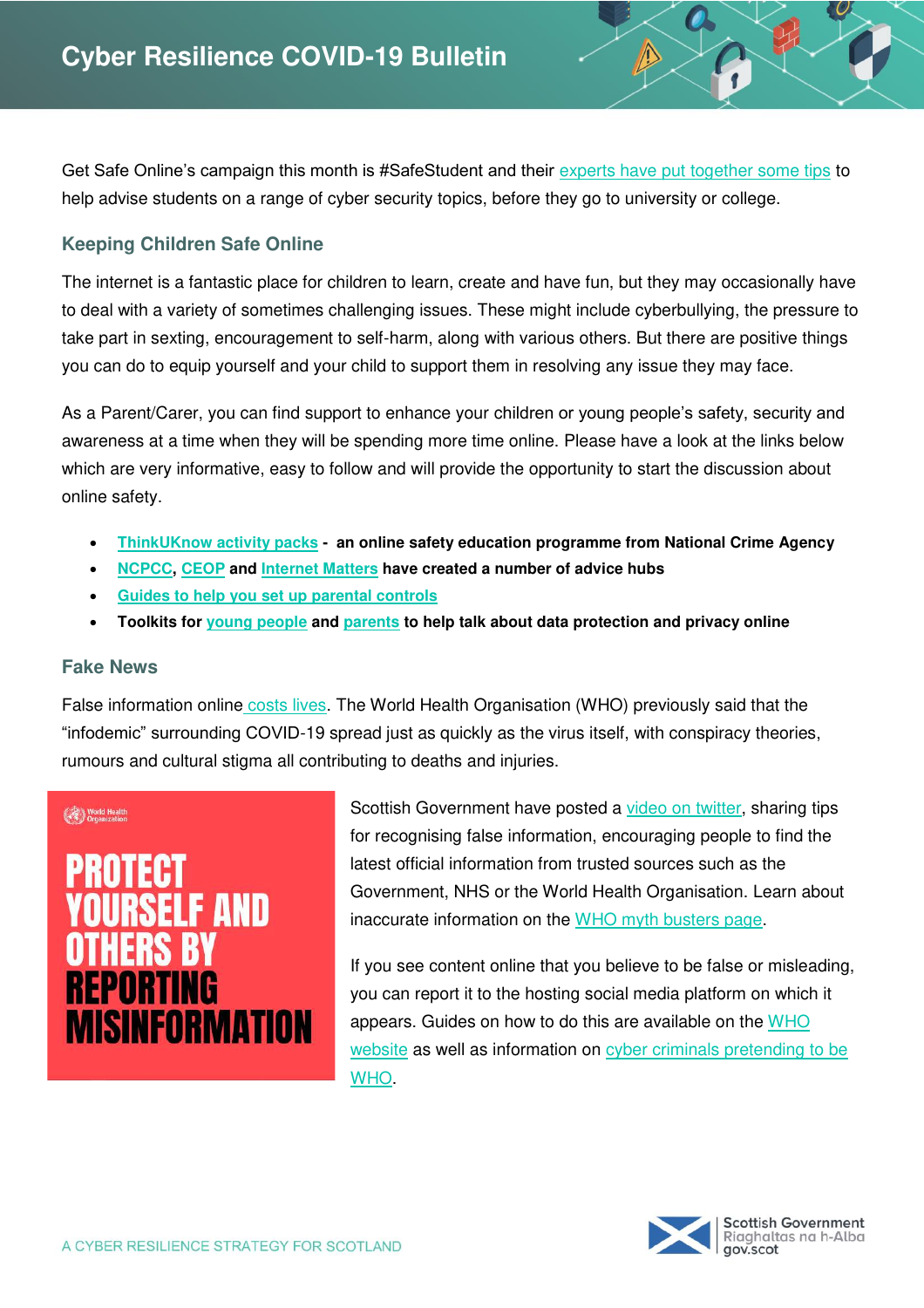#### **Citizen Advice Scotland Online Scams Helper**

After issuing High Court proceedings against Facebook, Martin Lewis (Money Saving Expert) [agreed to settle his case out of court,](https://www.moneysavingexpert.com/news/2019/01/martin-lewis-drops-lawsuit-as-facebook-agreed-to-donate-p3m-to-a/) in return for Facebook making a binding commitment to donate £3 million to set up the Citizens Advice Scam Action (CASA) service across the UK, to provide one-to-one support. Facebook also agreed to create a scam ads reporting tool, unique to Facebook in the UK.

# **Scams Action** online web-chat service

Specialist one-on-one help for people who are worried they're being scammed, and those who have already lost money

In Scotland, the service is provided by Citizens Advice Scotland's dedicated online scams webchat service giving specialist one-to one help to people who are worried they're being scammed, and those who have already lost money. Launched in July 2019, the service also undertakes scams prevention work to identity, tackle and raise awareness of online scams. The service is [available on their website](https://www.cas.org.uk/scams-action) and runs from Monday to Friday, 9am- to 5pm. Their [online scams helper tool](https://www.citizensadvice.org.uk/scotland/consumer/scams/check-if-something-might-be-a-scam/) will help you check if something might be a scam and what to do if you become a victim.

### **Newsletters**

#### **Trading Standards Scam Share**

Other scams to be aware of are identified in [last week's scam share.](https://mailchi.mp/6aaf5a0ee5e8/scam-share) Check out this week's [Trading](https://mailchi.mp/8f90a3b5b51a/scam-share)  [Standards Scotland Scam Share newsletter.](https://mailchi.mp/8f90a3b5b51a/scam-share) You can sign up for the weekly [newsletter here.](https://mailchi.mp/79a5dd06fd6a/scamshare)

#### **Neighbourhood Watch Scotland**

Sign up to the [Neighbourhood Watch](https://www.neighbourhoodwatchscotland.co.uk/) Alert system to receive timely alerts about local crime prevention and safety issues from partners such as Police Scotland.

## **Training and Webinars**

#### **SBRC: Cybercrime through the pandemic then and now, 27th August, 12pm**

The pandemic has fostered an online boom and working practices have now changed forever. This webinar will explore the "then and now" including presentations from international experts from the Cyber Defence Alliance, Adarma, CyberConnect Scotland and the Scottish Business Resilience Centre. You can view a recording of this webinar on the **SBRC YouTube Channel** after the event.

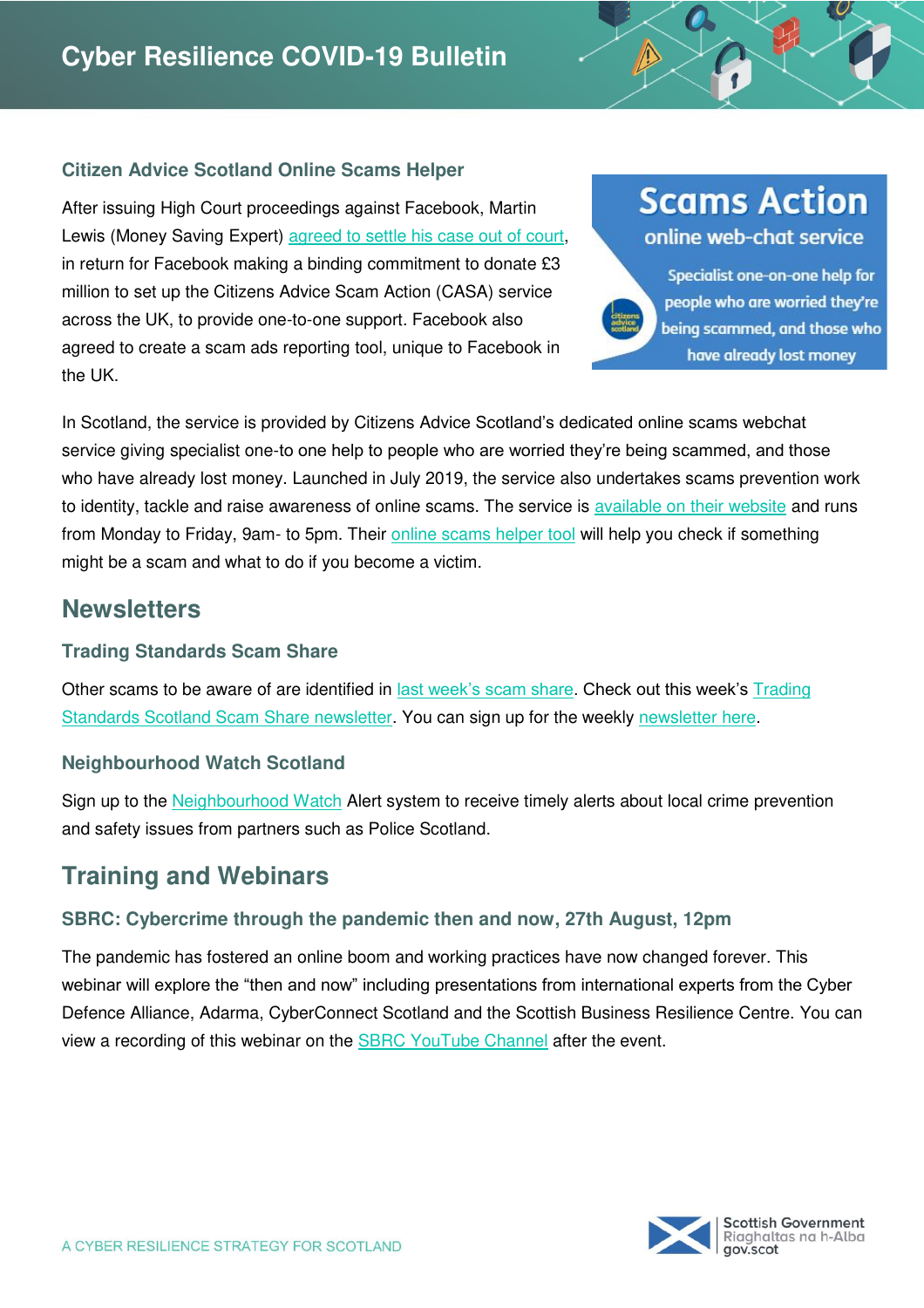# **Case Studies**

Each week, we aim to bring you real-life examples of scams, phishing emails and redacted case studies. If you have had an issue and would like to share your experience and learnings with others, please contact us to discuss: [CyberFeedback@gov.scot](mailto:CyberFeedback@gov.scot) We are happy to anonymise the case study.

# **Case Study – Tea at the Ritz**

The Ritz restaurant in London was a recent target for a convincing scam aiming to steal customer payment card details. Scammers managed to obtain the details of customers who had reservations booked at the restaurant. They called up the customers asking them to confirm their booking by providing payment card details. The scam was convincing as it appeared to have come from the hotels real phone number and the scammers knew when and where the reservation was.

The scammers told the victim that their card details had been "declined" and asked for a second bank card. Once they had these details, the scammer would attempt to make several transactions in excess of £1,000.

When one victim's bank spotted the suspicious transactions, the scammer phoned again - this time pretending to be from the victims bank. The scammer told the victim that somebody was trying to use their credit card, and in order to cancel the transaction they should read out a security code sent to their mobile phone. In reality, this would have authorised the transactions made. The Chartered Trading Standards Institute have seen similar reports on a [scam involving callers pretending to be](https://www.journaloftradingstandards.co.uk/crime/bank-security-scam-call-emerges/)  [from a bank security team.](https://www.journaloftradingstandards.co.uk/crime/bank-security-scam-call-emerges/)

This incident was alerted to the Information Commissioner's Office (ICO) as a potential data breach within their food and beverage reservation system and is continuing to be investigated.

#### **Advice**

- **Verify each caller before revealing any credit card details over the phone. Numbers can be easily spoofed on caller ID, if you are unsure it's best to call the venue back later, or from a different phone, using the number on their official website.**
- **If a bank believes a transaction has been fraudulent, they will not ask for security codes in order to cancel these. You can call your bank about suspicious activity using the number on the back of your payment card.**
- **If you become a victim of fraud, report this to Police Scotland by calling 101 or visiting your local Police station.**